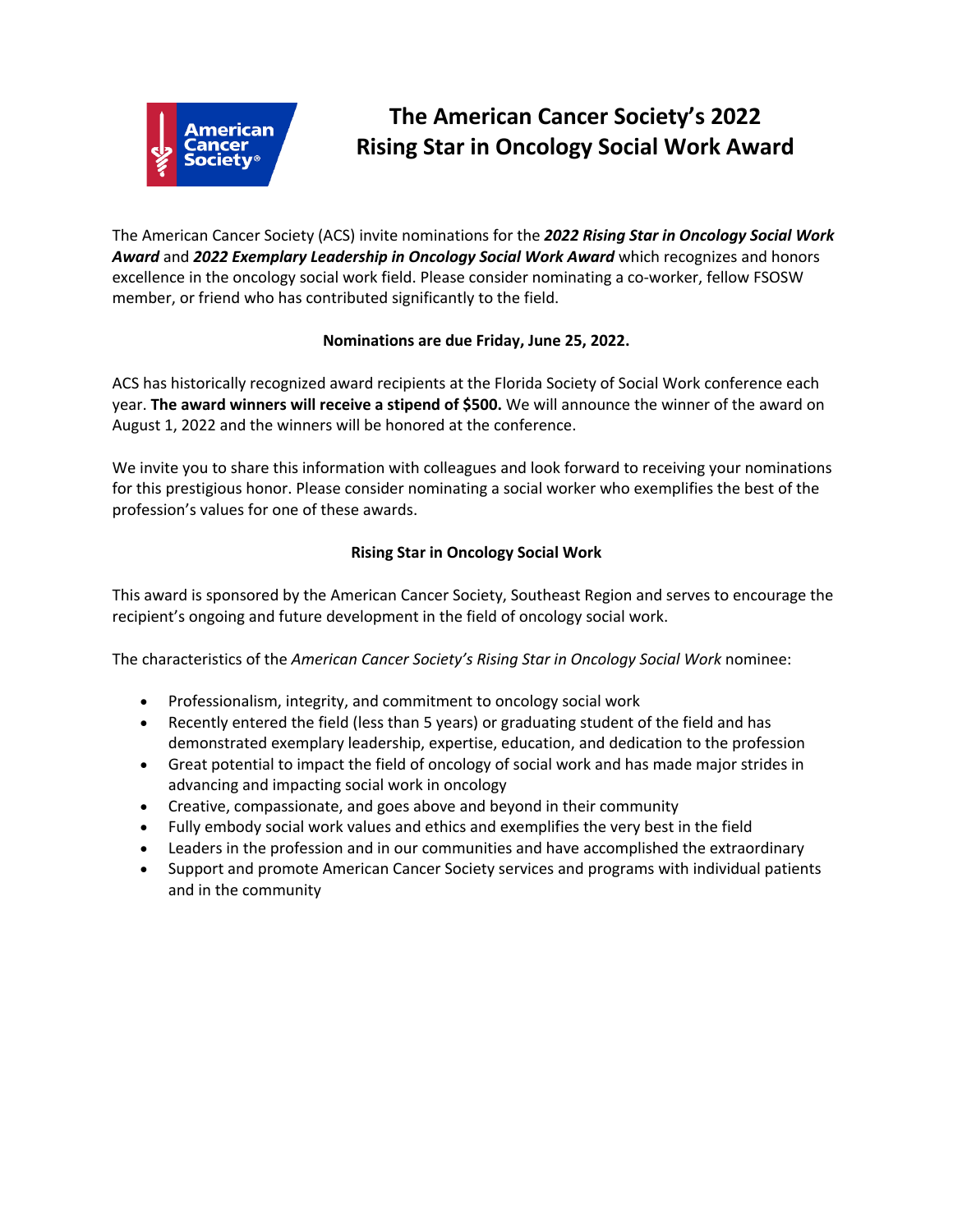## **Florida Society of Oncology Social Workers 2022 Call for Nominations**

I nominate the following member of the Florida Society of Oncology Social Workers for the **2022 American Cancer Society's** *Rising Star in Oncology Social Work Award:*

| Title:                                                                  |  |
|-------------------------------------------------------------------------|--|
|                                                                         |  |
|                                                                         |  |
|                                                                         |  |
|                                                                         |  |
| Description of Current Position:                                        |  |
|                                                                         |  |
|                                                                         |  |
| Years in Position: _____________ Years in Oncology Social Work: _______ |  |
| <b>Background in Oncology Social Work:</b>                              |  |
|                                                                         |  |
| FSOSW Member since: _____________                                       |  |
| <b>FSOSW Activities:</b>                                                |  |
|                                                                         |  |
|                                                                         |  |
|                                                                         |  |
|                                                                         |  |